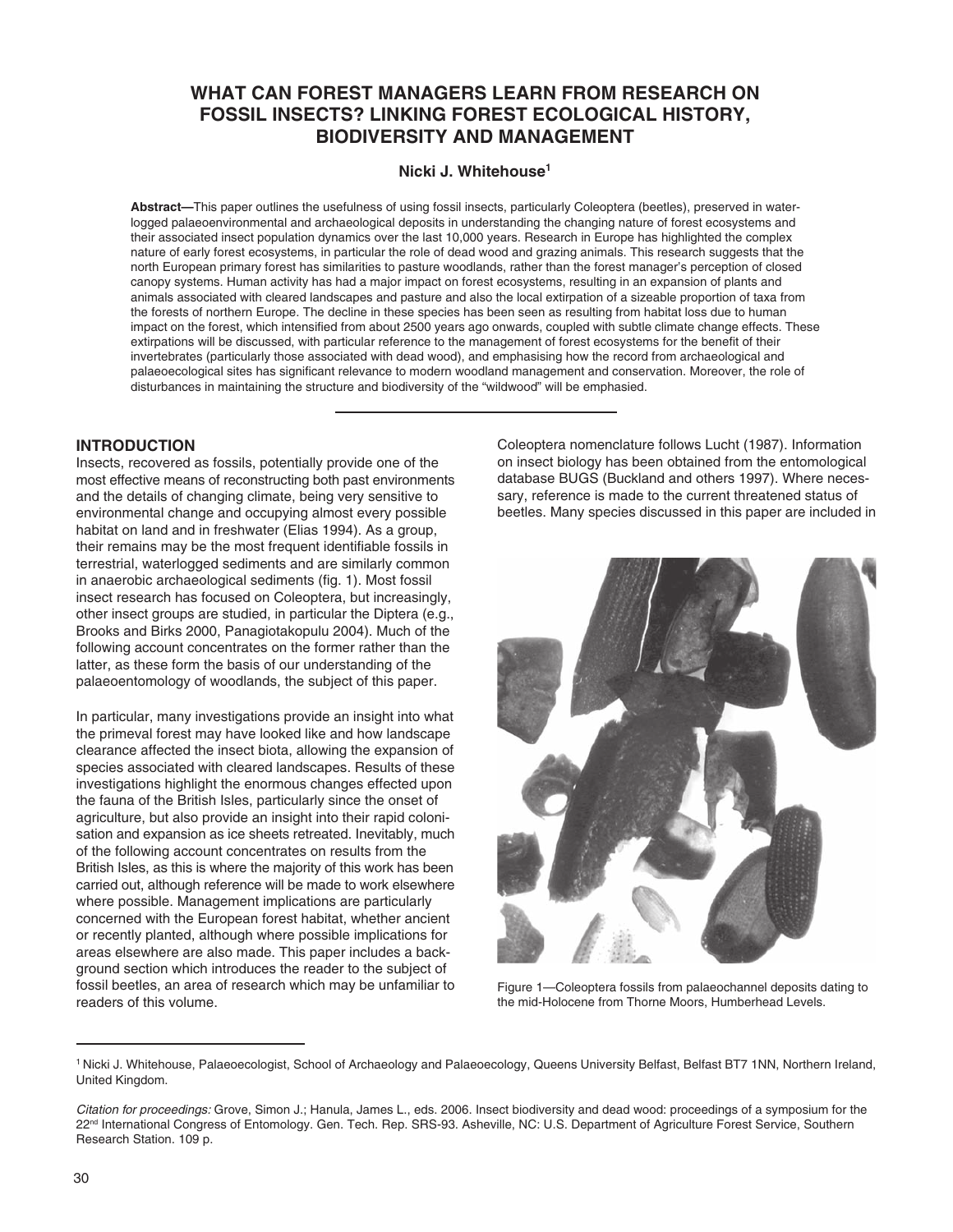the Nature Conservancy Council's *British Red Data Books: 2, Insects* (Shirt 1987). This is a comprehensive statement on the status of most threatened insects in Great Britain. The book contains three major categories based upon degrees of threat, RDB ("Red Data Book") 1, 2 and 3 (respectively endangered vulnerable and rare). A further classification of Notable species (A and B) (Hyman 1992, 1994) is also used. Notable A species are those which do not fall within RDB categories but which are none-the-less uncommon and are thought to occur in 30 or fewer 10 km squares of the National Grid, whilst Notable B taxa are those which are thought to occur in between 31 and 100 10 km squares of the National Grid. One point worth remembering is that species that are rare today may not have been so in the past, and perhaps *vice versa* (Buckland and Dinnin 1993). Dates are expressed as BC/AD for dendrochronological (= tree rings) dates (followed by the appropriate bibliographic citation) and cal BC/AD for radiocarbon dates (range calculated to 95 percent level confidence and calibrated using INTCAL 1986 calibration curve, Pearson and others 1986). Figure 2 shows the location of sites discussed in the text.

## **ORIGINS AND PRINCIPLES OF PALAEOENTOMOLOGY**

The origins of modern palaeoentomology date back to the 1930s and 1940s when Carl Lindroth and fellow Scandinavian entomologists established the foundations of the modern discipline, but it was really when, in the mid 1950s,



research activity moved to Britain and particularly to the geology department at Birmingham University (Morgan and Morgan 1987), with the work of Prof. Russell Coope, that the discipline gained wider attention. Coope began studying Quaternary insect fossils from Upon Warren, an interstadial deposit in the British Midlands dated to *c.* 40,000 radiocarbon years ago (Coope and others 1961). By making patient comparisons with modern specimens, he matched most of the material to modern species. Coope (1970, 1978, 1995, 2004) suggested that insects had remained evolutionarily stable in their morphology and their environmental requirements throughout the whole of the Quaternary period, responding to climate change by undergoing distributional shifts. The effect of such movement would keep the gene pool constantly mixed, preventing genetic isolation of populations and mutations which would result in speciation and ensuring that stasis is the norm for many Quaternary insects. Thus far, evidence for evolutionary change is extremely rare from Quaternary insect assemblages (e.g., Böcher 1986, 1997; Matthews 1970) and it seems that the overall composition of the assemblages of insect species which occur today, at least in the temperate zones, were established during late Tertiary times (Elias 1994). However, as Ashworth (2004) points out, stasis is not always corroborated by genetic evidence (e.g., Reiss and others 1999). This may possibly be true only for the northern temperate fauna, while the highly diverse tropics may be the place to look for evidence for divergence, where climatic oscillations may not have been so extreme. Moreover, this perspective may not hold true for narrow-range endemic taxa (see discussions by Ribera and Vogler 2004).

Insect groups identified are generally the beetles (Coleoptera), because the robust exoskeleton survives well in waterlogged deposits, leaving many of their diagnostic features still evident. Identification is still very much of a specialist activity because of the range of species present in the fossil record. Other insect orders are available for analysis, such as the Chironomidae (Diptera)—this group has recently received considerable research attention (e.g., Brooks and Birks 2000; Brooks and others 1997a, 1997b; Walker and others 1991). Work on other dipterous (fly) remains is being pioneered through the work of Pete Skidmore (1995) and more recently Eva Panagiotapopolou (2004). Trichoptera (caddis) have also received some attention (e.g., Wilkinson 1984) and have recently been recognised as important environmental and climate change indicators (Greenwood and others 2003). Increasingly, there is the use of several insect groups to refine reconstruction of past environments, particularly where high quality data are required concerning periods of rapid environmental change. A good example of this approach is provided by the Kråkenes Project, which has investigated the ecosystem of this lake in western Norway during the late-glacial and early-Holocene (Birks and others 2000).

Reconstruction of past environments operates upon on the major assumption that the ecological requirements of insects have not dramatically changed.The fact that groups of species have consistently been found together suggests that the ecological requirements of most species have not altered (Kenward 1975). However, there are considerable difficulties in establishing the ecological requirements of single species and their significance in fossil faunal assemblages. Even when Figure 2—Location map of United Kingdom sites discussed in text. the biology of species is known in some detail, this may not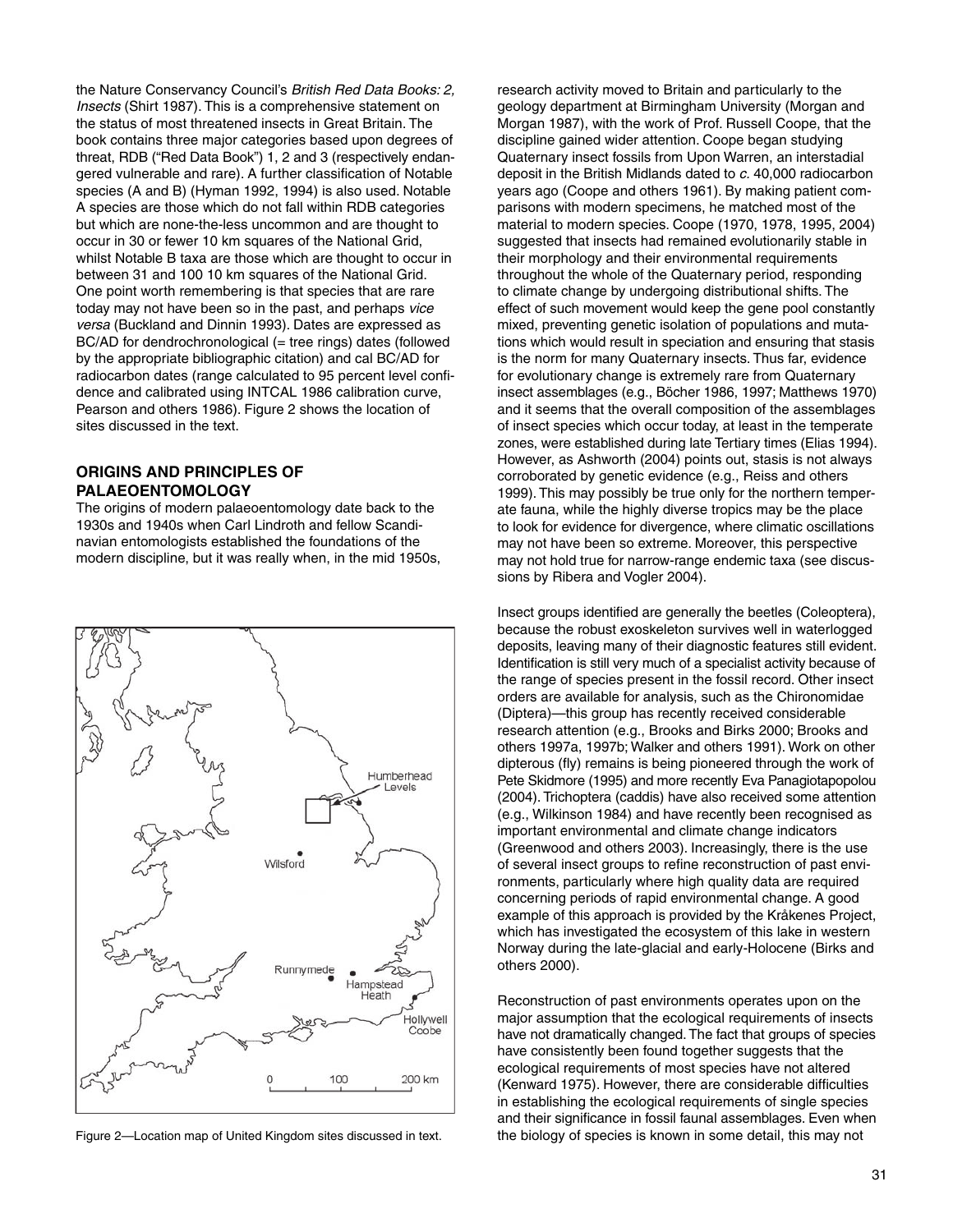cover all the suitable habitats, especially in situations when microhabitats may provide suitable locations while the overall situation may provide a rather different ecological environment (Kenward 1978). It is therefore recommended that a large number of taxa and individuals are utilised, which when examined together provide a picture of past environments and conditions, an approach known as the "mosaic" approach (Kenward 1976). The setting up of a habitat and fossil database (BUGS: http://www.umu.se/envarchlab/bugs.html) formerly at the University of Sheffield, now at the University of Bournemouth, England, has greatly facilitated the use of this approach (cf. Buckland and others 1997).

Sampling of material suitable for fossil beetles entails the removal of material from an exposed sediment section or bulk sampling from an archaeological or palaeoecological context (e.g., cesspit; fossil tree rot hole). Occasionally, a coring device may be used to extract material from lakes, bogs, hollows and where no section is accessible. Samples are usually removed in 5-10 cm thick contiguous "slices", usually of at least 5 litres, or entire contexts. The extraction of fossil Coleoptera follows a technique devised by Coope and Osborne (1968), using paraffin (kerosene) to concentrate remains. The identification of insect fossil material is carried out through the use of entomological keys and through direct comparison with a range of modern comparative material (Buckland and Coope 1991). Much of the sampling for fossil insects has been through the use of palaeoentomology in archaeological investigations, dating both from the prehistoric and historic periods (e.g., Buckland and others 1996; Girling 1976; Kenward and Hall 1995; Robinson 1991, 2000). There have also been studies which have examined "natural" deposits—those not directly associated with archaeological features—but which carry a record of the wider environment, as well as human impact on the landscape. Anaerobic conditions ensure excellent preservation of fossils and the often rapid built-up of deposits provides good temporal resolution. Floodplain deposits, for instance, are immensely valuable, as they provide records of fluvial histories, floodplain evolution and change, vegetation composition and structure as well as the nature and scale of human impact (e.g., Andrieu-Ponel and others 2000; Dinnin 1997; Osborne 1988, 1995; Smith and Howard 2004). Bogs and fens are also rich sources of fossil insect assemblages, although fen peats tend to be richer in insect remains than acid peats (e.g., Buckland 1979; Elias 1994; Klinger and others 1990; Ponel and others 2001; Roper 1996; Whitehouse 1997b, 2004). Wood peats are especially useful in the study of the forest faunas, as elaborated in further detail below.

Perhaps one of the greatest contributions of Quaternary entomology has been its role in helping our understanding of rapid climate change—particularly associated with the termination of the last ice age and of the nature of climate during previous interglacials. Through work on many sites, palaeoentomologists have been able to reconstruct quantified temperatures covering the last 45,000 years, showing the rate and rapidity of climate change during the late-glacial across northern Europe (c. 14,000 -10,000 radiocarbon years ago) (Atkinson and others 1987; Coope 1977, 1994; Coope and Brophy 1972; Coope and Lemdahl 1995; Coope and others 1998; Vandenberghe and others 1998; Walker and others 1993). Elias (1996, 1997) and Elias and others (1996) has

produced similar data for the American continent, whilst Marra and others (2004) have produced promising new results for the southern hemisphere.

Despite the success in examining late glacial climatic change, Holocene climatic change (the last 10,000 years) has been less easy to infer from the Coleopteran record, although evidence from ice and ocean cores indicates that periodic changes to climatic regimes have taken place (Bond and others 1997, 2001). From the mid-Holocene onwards, palaeoecological studies highlight the increasing scale and extent of environmental change, particularly in Europe. In America, similar scales of human impact are noticeable within a few centuries of the arrival of Europeans, with concurrent dramatic environmental impacts (e.g., Baker and others 1996, Schwert 1996). Data clearly indicate that not only is human impact of considerable importance, but that it may swamp and mask low magnitude climatic events. The scale of these human impacts, particularly upon the forest, was massive, as discussed below. These studies have also provided us with valuable insights into the nature of the primeval forest ecosystem, before major human impact. Figure 2 shows the location of sites discussed in the text.

# **THE ANCIENT FOREST FOSSIL BEETLE RECORD**

### **The Nature and Structure of "Wildwood"**

We know from the pollen record that during the early phases of the present interglacial, rapid climatic warming enabled tree species to re-colonise areas of tundra of northern Europe, at varying rates of expansion from their respective glacial refugia (cf. Bennett and others 1991, Willis 1996) and according to their edaphic requirements. These "wildwoods" (also known as Urwald) appear to have been structurally complex and rich ecosystems, characterised by significant numbers of large, long-lived trees. Dead, dying and moribund wood appears to have been a major component of this habitat (Smith and Whitehouse 2005), often referred to as coarse woody debris (CWD) (Franklin 1988). We know this because fossil insect assemblages from this period are characterised by large numbers of species associated with this component, including primary colonisers and large numbers of secondary saproxylics (xylophages) and predators which invade wood when very rotten and feed upon the primary colonisers of rotting wood (Smith and Whitehouse 2005, Whitehouse 1997b). This wood-decomposing system has exceptional species diversity (Biström and Väisänen 1988, Harding and Rose 1986). Coarse woody debris is often thought to compose between 15-25 percent of the total wood mass in 'virgin' temperate forest habitats (Peterken 1996). This may be as high as 50 percent in undisturbed forests (Elton 1966, Warren and Key 1991), a figure which would not be inconsistent with the fossil beetle record. As a result, CWD must have been a dominant aspect of the ecology and appearance of ancient woodlands (Smith and Whitehouse 2005).

These wildwoods supported a distinctive invertebrate population of Urwaldtiere (cf. Palm 1951; undisturbed relict taxa). It is difficult to know exactly when species arrived after the retreat of the ice sheets because of the paucity of sites covering the earlier part of the Holocene, although several studies provide insights into this period (cf. Coope 1998; Dinnin 1997; Osborne 1972, 1974, 1980). Deposits at Holywell Coombe in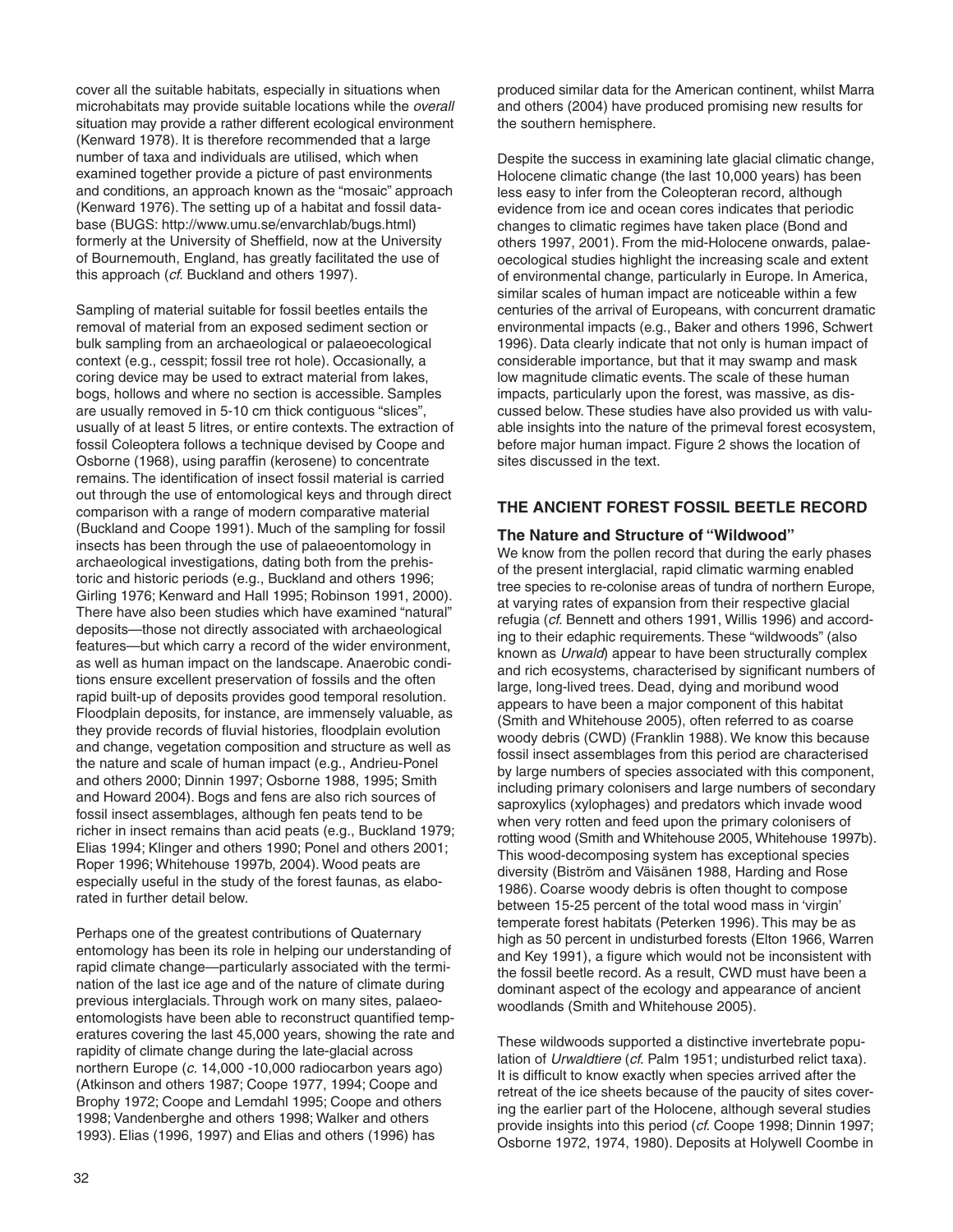Kent, southern England, include a valuable record covering the late glacial and first millennium of the Holocene (Coope 1998). Deposits spanning the first thousand years of the Holocene indicate a community of beetles associated with open ground and light woodland. By 8630-8280 cal BC (9230 ± 75 BP, Q-2710) a suite of specialist species had already arrived, including the Notable B Melasis buprestoides (L.), RDB 1 Eucnemis capucina Ehr., RDB 3 Dirhagus pygmaeus (F.) and Notable B Anaglypus mysticus (L.) all dependant upon rotting wood and dry heart-wood of deciduous trees, whilst the non-British Rhyncolus elongatus (Gyll.) is normally associated with dead and rotting wood of conifers, although in this context may have been living in deciduous wood. This latter species is not on the present list of British Coleoptera, but still lives in central Europe. As tree species expanded from Europe and habitats became more diverse, their associated fauna moved northwards over the next few thousand years, including a diverse range of specialist saproxylics that no longer live in Britain and Ireland (Buckland and Dinnin 1993; Dinnin and Sadler 1999; Whitehouse 1997a, in press). By about c. 6000 cal BC, increased diversification of saproxylic communities seems to have occurred (Dinnin and Sadler 1999). These increases were probably caused by the availability of the full range of forest habitats at different successional stages and the arrival of the highly specialised thermophilous Urwaldtiere from their mainland European refugia (cf. Bennett and others 1991).

The fossil beetle record also provides us with valuable insights into the nature of these forests. There is strong evidence to suggest that they were subject to a range of natural disturbances including forest fires, storm damage, and floods, creating open, sun-exposed places with a considerable amount of dying and dead wood (Whitehouse 1998, 2000). Occasionally, insect attack and pathogens would also have caused defoliation and extensive tree damage (cf. Patterson and Backman 1988). Such small-scale disturbances are part of the natural system within forests (Kaila and others 1997) and opened up the canopy of the woodland, creating clearings, and generating a build-up of fuel upon the forest floor, thus making the forest more susceptible to fire (Danks and Foottit 1989). Early Holocene and later sediments often contain abundant charcoal indicating frequent fires (Huntley 1993, Patterson and Backman 1988, Patterson and others 1987). Local non-forest vegetation patches may have emerged quite frequently, creating semi-permanent open spaces and breaking up the canopy of the woodland.

The structure of these forest ecosystems has recently been the subject of fierce discussion, most notably by Frans Vera (2000), who has questioned many assumptions about the natural ecological state of "wildwood". Vera's ideas have generated intense discussion amongst conservationists, biologists and palaeoecologists (e.g., Bakker and others 2004; Blumer 2002; Bradshaw and Hannon 2004; Bradshaw and others 2003; Eriksson and others 2002; Kirby 2003, 2004; Mitchell 2005; Rackham 2003; Sutherland 2002; Svenning 2002; Whitehouse and Smith 2004). In particular, Vera suggests that the role of large herbivores in these wildwoods has been seriously underestimated and that they played an important part in maintaining substantial open areas in the forests of primeval Europe. He debunks the widespread idea that the "wildwoods" of Europe were a dense, continuous canopy (cf. Peterken 1996,

Rackham 1986). Moreover, Vera suggests these woodlands may have been much more open, rather similar in structure to wood pasture and parkland. These concepts underpin much of our current attitude to the management of woodland and parkland and, if correct, imply that the current conservation policies of regenerating closed woodland may be flawed.

Similar arguments concerning the openness of wildwood and its comparison to pasture woodland have been made by several modern entomologists (e.g., Harding and Rose 1986) and some palaeoecologists, who have long drawn attention to the role of grazing in affecting vegetation structure (Bradshaw and Hannon 1992, Bradshaw and Mitchell 1999, Buckland and Edwards 1984, Mitchell 1990, Robinson 2000). A recent review by Whitehouse and Smith (2004) argues that whilst Vera (2000) undoubtedly challenges many traditional interpretations of vegetational history, he underestimates the complexity of the physical landscape and environmental backdrop of the wildwood, creating a model which is at times simplistic, especially when considering the diversity across Europe (cf. Rackham 2003). For instance, he fails to consider that forest composition, and hence structure, changes over the Holocene (cf. Birks 1989) or the changing climatic backdrop against which these changes were being played (e.g., Bond and others 1997, 2001). Climate variability will have impacted forests in several different ways, including making it more susceptible to disturbance and affecting the frequency and occurrence of forest fires (Bradshaw and Hannon 1992). Moreover, the assumption that animals and grazing pressure were distributed evenly across the landscape is open to question (cf. Bradshaw and Hannon 2004, Buckland and Edwards 1984), but more fundamentally, the role of humans in affecting animal distributions is not considered (Whitehouse and Smith 2004).

Whitehouse and Smith (2004) considered the published fossil insect data from the early Holocene to investigate whether fossil beetle data could throw any light on this debate. They concluded that, within the limits of the published record, some early-mid Holocene forest was at least partly open in character or included open areas, whilst species usually associated with the dung of grazing animals, although in small numbers, are persistent. They stress, however, that the role of grazing animals in creating these openings is far from clear on the present evidence and that new research is required to address this point. Moreover, they suggest that other disturbance agents, such as forest fires are likely to have been equally important. Similar points are made by Bradshaw and Hannon (2004), who consider the pollen, plant macrofossil and charcoal record from several Danish and Swedish sites and additionally draw attention to the role of flooding and wind-throw in the structure of "wildwood".

#### **Human Impacts and Loss of Biodiversity**

By 8,000-4,000 cal BC there appears to be some evidence for the disturbance of primary forest indicated within the pollen and charcoal record (e.g., Edwards 1996; Smith 1970, 1981). However, there is far clearer unequivocal evidence for human disturbance during the move to agriculture in the Neolithic, c. 5,000 cal BC, when we know from the archaeological record that humans were starting to clear the landscape, but also managing forest areas through coppicing and pollarding (Rackham 1986, Rasmussen 1990). These changes can be observed in detail through the fossil beetle record from several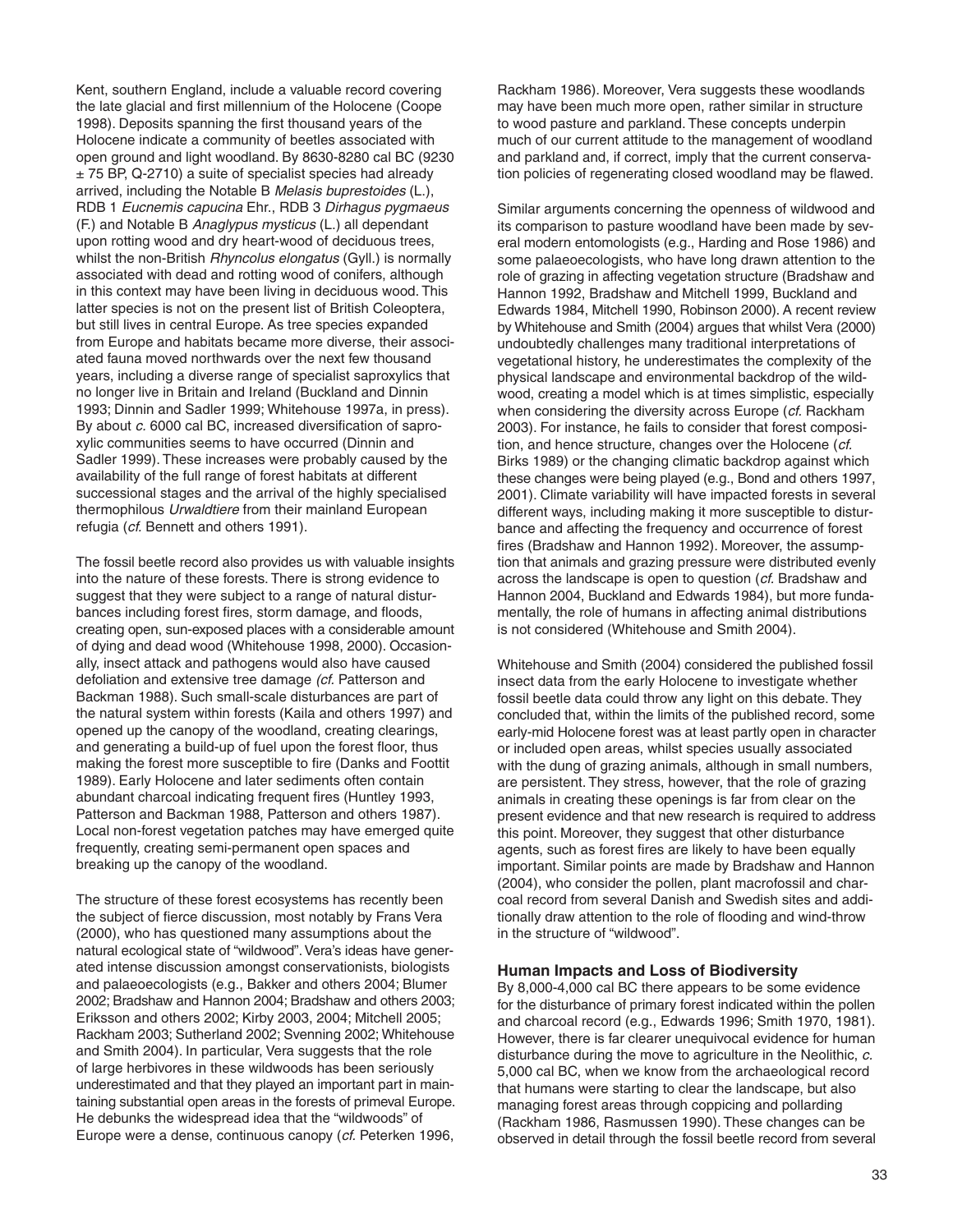archaeological sites. For instance, at West Heath, Hampstead, London, Mesolithic deposits indicate a largely undisturbed landscape, with a diverse range of undisturbed forest indicators (Urwaldtiere) including the lime feeder, the RDB1 Ernoporus caucasicus Lind. and two taxa which no longer live in Britain, Pycnomerus tenebrans OI. (a species which displays a very scarce, sporadic distribution in mainland Europe, where it is considered a relict species of old forest), and Isorhipis melasoides (Lap.) (another ancient forest inhabitant often found in dry beech wood (Reitter 1911)). Within a relatively short period of time, perhaps 500-1,000 years, the beetles indicate a chiefly managed landscape (Girling 1989). Similarly, at Runnymede, Surrey, investigations over a decade cover a sequence of at least 6,000 years, one of the longest Holocene insect sequences studied in Britain (Robinson 2000). The Mesolithic (c. 7,000-5,000 cal BC) until the late Neolithic deposits (c. 4250-3650 cal BC, 5100 ± 100 BP, BM-3039) are characterised by an insect fauna with a strong wildwood element. By the Late Bronze Age the insect fauna reflects a largely agricultural landscape (Robinson 1991, 2000). At Wilsford, in the British Midlands, at c. 1880-1430 cal BC  $(3330 \pm 90$  BP, NPL-74) Osborne (1969) records a fauna that indicates grazing animals in an almost treeless landscape. These transitions from forested to cleared landscape have been observed at several other sites in Britain (e.g., Dinnin 1997), Ireland (Caseldine and others 1997) and elsewhere in Europe (e.g., Ponel and others 2001) with the result that by about 2,500 years ago mature forest beetle species, at least on the islands of Britain and Ireland, appear to represent an insignificant faunal element. Significant inroads had also been made into the forested areas almost throughout Europe. By 2,000 to 1,000 years ago it is doubtful whether anything more than patches of secondary forests remained in the lowlands, over most of the Mediterranean and parts of western Europe accessible to cultivation (Greig 1982, Speight 1989). By the onset of the scientific period when Linnaeus started to give animals and plants Latin names, Europe's forest areas had been reduced to their smallest extent since the last glaciation. Across the Atlantic, in America, massive scales of human impact are noticeable within a few centuries of the arrival of Europeans, with concurrent dramatic environmental impacts (e.g., Baker and others 1996, Schwert 1996), although populations of earlier human colonists had far greater impacts on the environment that has sometimes been commonly recognised (Cronon 1983, Russell 1997).

Associated with these enormous changes to the landscape and forest clearance, was the concurrent decline of its invertebrate inhabitants. Fossil beetle work spanning several decades of research from archaeological and palaeoecological sites suggests that Britain and Ireland have lost a large portion of their original old-growth forest Coleoptera, particularly the saproxylic species, coinciding with the loss of primeval and semi-natural forests and forests. The few studies that have examined natural successions indicate that it is still really too early to quantify the number of extirpations in Britain and Ireland. To date, 40 pre-Linnean (i.e., not including recent 18th-19th century extinctions) extirpations have been recorded amongst British Holocene Coleoptera, whilst 15 have been recorded in Irish deposits (Buckland 1979; Dinnin and Sadler 1999; Whitehouse 1997a, in press). Assessing true numbers is compounded by problems associated with the identification of species that cannot be identified on characteristics recov-

erable from the fossil record (i.e., based upon their head, thoraces or elytra), and some of the difficulties of identifying specialist species where modern comparative specimens are increasingly difficult to track down. These factors would suggest that these identified extirpated fossils represent a tiny proportion of the range of species which formerly lived in Ireland and Britain (Whitehouse, in press). Of the complete list, over 60 percent of species (25) are from saproxylic taxa associated with old and dead wood, with the rest coming from beetles representing a variety of threatened habitats, including those associated with wetlands and meadowland. An example of one of these species is shown in figure 3, the ostomid Temnochila coerulea West, with its modern distribution shown in figure 4. This species is typical of the "extirpated" taxa recovered in fossil records, being today found in central Europe, associated with ancient forest and considered an "Urwaldrelikt".

In addition to the "extirpations", many saproxylics which are today extremely rare or endangered are remarkably common in the fossil record. For instance, investigations of the raised mires of Thorne and Hatfield Moors, in the Humberhead Levels, for their fossil insect record include 49 rare or threatened saproxylics in addition to 18 extinct taxa (Boswijk and Whitehouse 2002; Buckland 1979; Smith and Whitehouse 2005; Whitehouse 1997a, 1997b, 2004). Here, the forest fauna is dominated by two categories of saproxylics: those that are predators of primary invaders of freshly dead trees and species that live in well-rotted, dead, fungoid wood. There is also the notable presence of species apparently associated with burnt forest, particularly pinewood (cf. Whitehouse 2000). The rarest species tend to be the predators, highlighting that species at the top of the food chain are often the first affected by and endangered by habitat change and manipulation.

A review of the published literature (Smith and Whitehouse 2005) for its ancient forest fauna across a series of assemblages from Britain representing different forest types suggests,



Figure 3—Temnochila coerulea West: on left, drawing of modern beetle by Peter Skidmore and on right fossil specimen of elytra. © Peter Skidmore (modern beetle drawing), with permission. The fossil was recovered from wood peat within the basal deposits of the bog at Thorne Moors, England (Roper 1996, Whitehouse 1997b).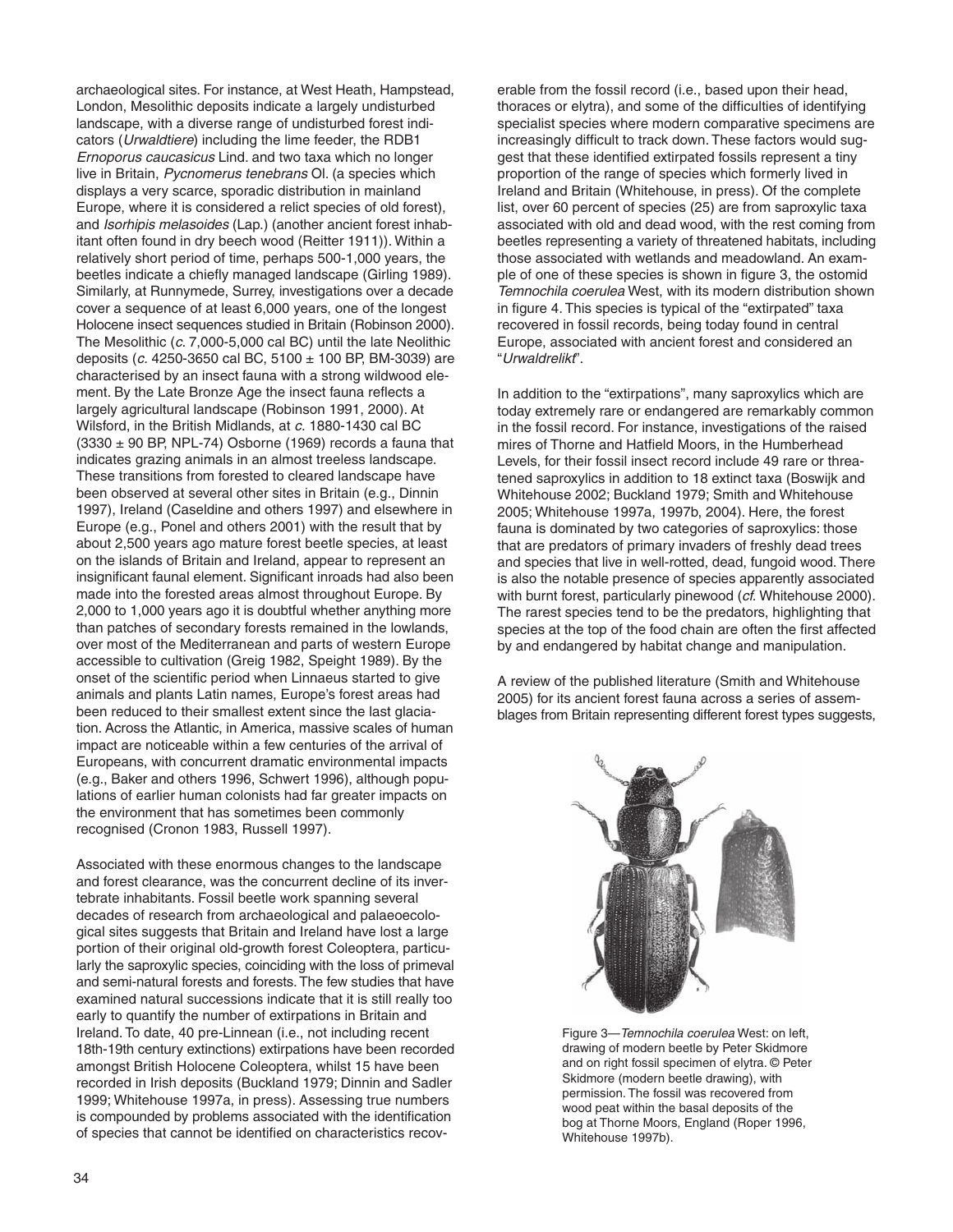

Figure 4—Modern distribution of Temnochila coerulea Westw (black) and Scolytus ratzeburgi Jans (grey), which were found together in the same deposit at Thorne Moors, Humberhead Levels, England. Arrowed boxes indicate find spots in Africa and the Canary Islands for T. coerulea. Redrawn with permission after an original by P.I. Buckland. © P.I. Buckland.

from the range of taxa present at many sites and the variety of niches they potentially exploited, that many of these forests were ecologically diverse and complex. For many sites, the 'woodland' component (this includes 'ancient woodland' taxa as well as other species associated with trees) accounts for c. 15-20 percent or higher of the terrestrial fauna present, a figure usually taken to indicate closed canopy forest (Robinson 1981). Such high levels are particularly evident at particular

sites, such as woodland mires and floodplains, but this is not the case everywhere. Indeed, not all sites in the survey included large numbers of extinct, endangered or rare species, despite containing substantial forest faunas (Smith and Whitehouse 2005). Smith and Whitehouse (2005) conclude that it may sometimes be difficult to assess the extent to which individual species of beetle were rare or common in the past and therefore the extent they have declined by the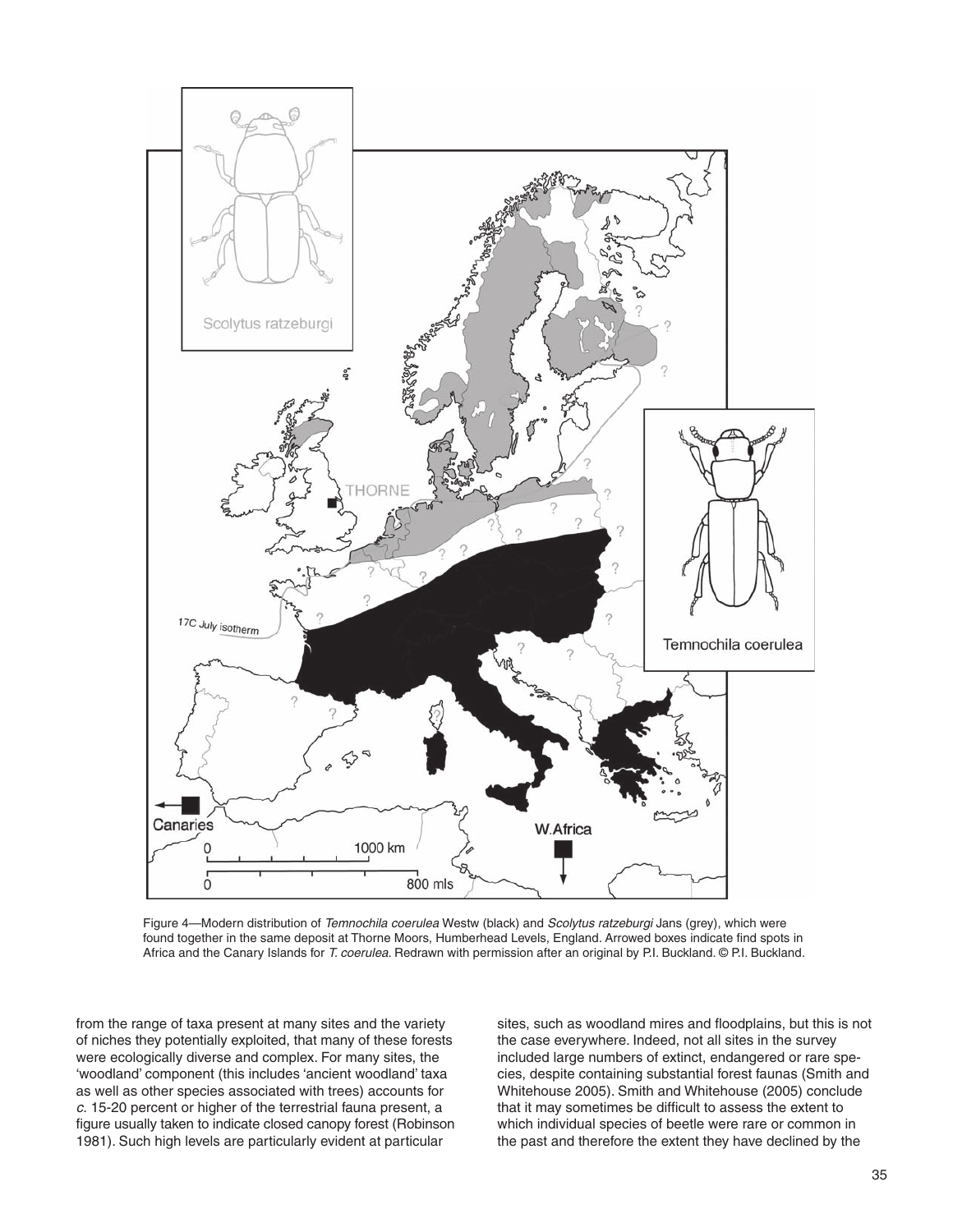present day. Nevertheless, certain groups appear to have suffered greater declines than have others—namely those associated with boreal forests (particularly pinicolous taxa, see Whitehouse 1997a, for further details) and mire forest habitats, because their habitats have declined, at least in the British Isles. More recently, large numbers of these species have declined in the boreal forests of Fennoscandia (Heliövaara and Väisänen 1984, Kaila and others 1997), following increased felling and grazing in the latter part of the  $21<sup>st</sup>$  century (Peterken 1996). Many of the species showing contractions in populations are associated with the later stages of wood decomposition, and whilst the biology of many of these species is qualitatively well-known, quantitative information concerning the micro- and macro-habitat requirements of individual species is still scarce (Kaila and others 1997).

It is still unclear when many of these species decline or disappear from the fossil record. At least a sizeable proportion probably disappears with primary clearance during the prehistoric period, although at least some taxa survive into the medieval period (Dinnin 1997; Whitehouse, in press). There are hints that there are differences in the records between Britain and Ireland, although our knowledge of the latter's record is still very limited (Whitehouse, in press). In particular, it appears that some taxa may survive in Ireland up until the medieval period, but that high levels of post-medieval woodland clearance caused the further eradication of other less specialised taxa. The use of wood in urban areas and house structures in towns may have provided important refugia for some species during this period. In contrast, the establishment of Forests, Chases and the practises of traditional woodland management in England ensured the continued survival of some of the species which sadly have contracted in Ireland (Whitehouse, in press).

### **DISCUSSION: IMPLICATIONS FOR FOREST MANAGEMENT**

What are the implications of this research for the management of forested areas? There are, broadly speaking, three different areas where fossil beetle research has important insights to provide the forest managers with. Firstly, the research can provide valuable insights into the structure of native forest; secondly, it provides an insight into species decline and causes of decline and therefore ways in which loss of biodiversity may be halted and even reversed; finally, it provides insights into how the forest can best be managed to ensure survival of saproxylics and encourage their return.

In terms of forest structure, forest managers need to be clear about what they are trying to achieve. The current debate concerning the level of open-ness of forests and the role of grazing animals may be particularly pertinent and it may no longer be appropriate to aim for the development of closed canopy forest. Indeed, many forest invertebrates require a mixed mosaic landscape rather than full canopy forest (Alexander 1999, Palm 1959, Ranius and Jansson 2000), whilst Similä and others (2002) have drawn attention to the high numbers of threatened insect species belonging to early successional forest. These habitats, often in glades and on forest edges, provide significant nectar sources near breeding habitat (Harding and Rose 1986). Other taxa appear to require sunny, open habitats with large amounts of dead wood,

the type of habitat offered by pasture woodland suggested by Vera (2000) for past forests. As Alexander (1999, 2002) has pointed out, ancient wood pastures and parklands provide some of the most valuable habitats for many saproxylics rather than closed forest. Moreover, if the "wildwood" was uniformly dense, where did all the many light-demanding species of plants and invertebrates evolve? Eriksson and others (2002) draw attention to the fact that an explicit consideration of the original habitats of semi-natural grassland species has been overlooked in the closed forest hypothesis and highlight that many such species already existed in the landscape. The mixture of different species found in the fossil record during the early Holocene, periods when forests were largely free of human disturbance, suggests that substantial open areas did indeed exist although their extent may have varied across different forest types and areas.

From a management perspective, it is therefore crucial that forest managers are aware of the history of a forest area and its current status. They should manage the area in the most appropriate way for the species which are present, whilst being aware of opportunities for species colonisation from nearby sites and potential to create new habitats. Any management activities and their impacts on invertebrates should be monitored to ensure that biodiversity is not adversely impacted by management activities. Where it is established that the species mix is such that pasture woodland would be beneficial, managers may allow the development of open glades as well as areas with a more closed canopy. In this scenario, allowing some level of grazing by wild or domesticated animals as a management tool is likely to be beneficial, although stock levels may need to be controlled in terms of their density, by season and their effects monitored to ensure that over-grazing does not occur (Mountford and Peterken 2003). A consideration of baseline flora and fauna prior to the introduction of grazing will be essential, followed up by survey at intervals after the introduction of grazing. The use of animals as a management tool has often been perceived in negative terms by forest managers, but the development of the grazing debate and ongoing experimental work indicates the potential of this sort of approach, particularly in the management of large reserves, allowing managers to help maintain structural and species diversity within forest and encourage regeneration of light-demanding taxa (Bakker and others 2004). Current large scale ecological projects where this approach has proven beneficial include the Oostvaardersplassen reserve in the Netherlands (Kampf 2002) and the New Forest, Hampshire, UK (Kirby 2004, Mountford and Peterken 2003).

It is likely that a range of other disturbance factors, in addition to animal grazing, played equally important roles in creating open areas. Forests in the past appear to have been subject to a range of natural disturbances such as forest fires and storm damage, often creating open, sun-exposed places with considerable amounts of dying and dead wood (Kirby 2004; Whitehouse 1998, 2000). Forest fires, in particular, appear to have played an important role in maintaining an open character in at least some early Holocene forests, especially where dominated by flammable pine and birch (Bradshaw and Hannon 2004, Whitehouse 2000). Indeed, substantial numbers of the boreal insect fauna are fire-favoured (Wikars and Schimmel 2001), and this faunal element may represent the closest modern analogue for some of the early Holocene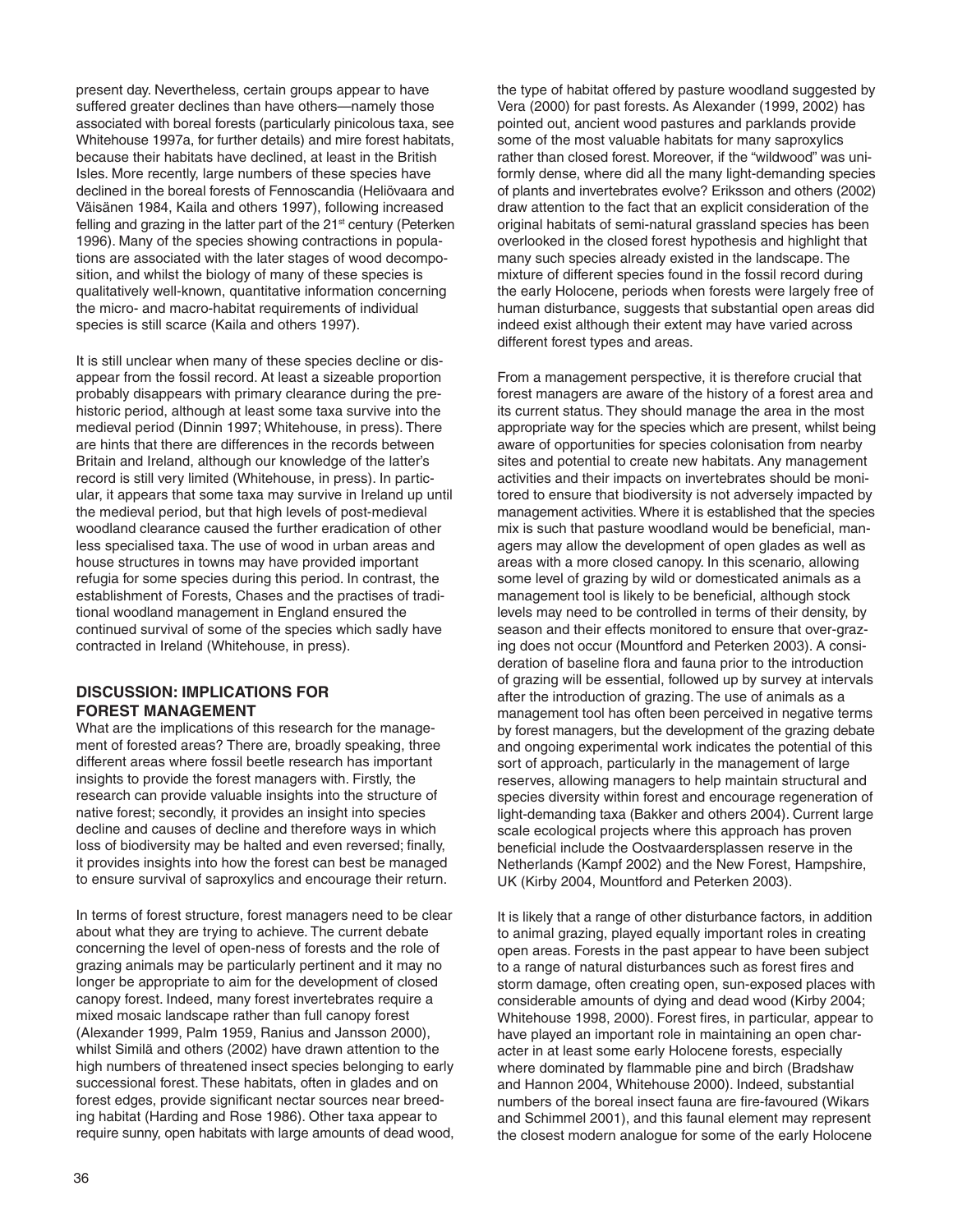beetle assemblages which have been examined in Great Britain. As a result of such fires, local vegetation patches and islands may have emerged locally quite frequently, creating semi-permanent open spaces and opening up the canopy of the forest. Again, whilst many foresters are understandably cautious about forest fires, from an ecological perspective they can be extremely useful and add to ecosystem diversity. Moreover, ecologists are increasingly recognising that natural fires may have played a more important part than previously assumed in maintaining areas of open landscape in the past (Kirby 2004). Emulation and controlled use of these natural dynamics may be one key area in which managers may increase ecosystem structure, range and biodiversity.

Forest managers may also find it beneficial to consider the causes of saproxylic insect decline which can be seen clearly in the fossil insect record. The demise of many of the species of Urwaldtire has been attributed to the combined loss of undisturbed forest habitats and particularly of dead wood. Elton (1966) pointed out that if dead wood is removed from the forest ecosystem, the system is impoverished of a fifth or more of its invertebrate fauna. The apparent poor mobility of many of these saproxylic species (cf. Warren and Key 1991) appears to have played an important part in their decline and/or extirpation in the British Isles (Buckland and Dinnin 1993, Whitehouse 1997b), particularly with the onset of forest fragmentation and the loss of continual forest corridors. Forest history, management and temporal continuity of habitat also appear to have been significant components in the maintenance and survival of many of these saproxylic communities (Whitehouse, in press), whilst increasing geographic isolation in areas such as raised mires and other wetlands appears to have played an important role in isolating relict populations. The loss of particular types of forest, such as pinewood and its associated habitats, either through successional competition, decline in forest fires and/or the development and expansion of peatlands, seem to have all been important contributory factor for some species (Whitehouse 1997a, 2000). There is strong evidence to support the idea that climate change may also have played an important role in some local extirpation. This may have been related to changes in temperature, but also a move from a more continental climate to a wetter, more oceanic one (Buckland 1979; Dinnin and Sadler, 1999; Whitehouse and others 1997, in press). However, it is clear that extirpations are the result of a complex interplay between climate changes on the one hand and human impact on the ecosystem on the other.

From a management perspective, it is clear that managers must ensure that forests include a variety of dead, frassy wood habitats in a range of different conditions and levels of moisture, leaving wind-throws and upstanding dead wood to die in situ. Although forest managers are commonly concerned that this may encourage forest "pests" into an area which may attack healthy trees, the fossil record indicates that populations are commonly kept in check by predators of primary invaders of wood. Moreover, the availability of suitable habitats for predators is likely to ensure that any pests affecting healthy trees are more likely to be controlled because predators are provided with suitable habitats.

Continuity of habitat appears to be crucial as does ensuring that habitats are not overly isolated and fragmented; corridors

of suitable habitat appear to be important. Traditional management practices including pollarding and coppicing can create the necessary diversity and range of different successional habitats for many saproxylics. This management approach may be particularly desirable where it can be established that these traditional management practises have been used in the past and therefore will be beneficial to and contributed towards the current species mix. Where there is no history of these traditional practises it may still be worthwhile considering using these approaches, depending upon the overall aims of forest management and the current species mix. Under these circumstances, managers may wish to undertake any such management under controlled conditions during initial stages and with invertebrate monitoring to establish any impacts on existing site fauna.

In some types of forests, allowing forest fires to occur on a regular basis is likely to be beneficial not only in facilitating the regeneration of some trees (e.g., Pinus sylvestris), but encouraging a wide range of fire-adapted and pyrophilous invertebrates (Whitehouse 2000), as well as discouraging major build-ups of forest litter layers which commonly lead to major devastating conflagrations.

#### **CONCLUSIONS**

The fossil insect record indicates that it has many useful contributions to make to any debate concerning ecosystem conservation and draws attention to the long term changes which sites have undergone. In particular, it highlights the major changes which have impacted on forest invertebrates, mostly through the activities of humans, and emphasises that we are still some way from having a good understanding of what forest ecosystems in high northern latitudes may have looked like in their 'natural' state.

Future research needs to take several different directions. First, many of the records discussed above come from the British Isles. We need to have a much clearer understanding of the wider context of these faunas and examine similar fossil faunas from across Europe. Is what we see in the fossil record in Britain and Ireland unique or is it just part of a wider, complex, European picture? A series of comparative sites across Europe would provide a much-needed context to these studies. Our understanding of the early "wildwood" is relatively poor, despite its potential to provide valuable answers, particularly concerning the arrival and development of the forest fauna. Our knowledge of records covering the last thousand years is surprisingly poor; this is at least partially because of a paucity of suitable peat deposits which relate to this period, but there are a variety of deposits—such as infilled forest hollows, in-filled palaeochannels and shallow lakes—which could all be suitable for investigation and which could provide valuable insights into this period. Any such investigations would provide valuable insights into the impacts of the modern era upon many saproxylics and their implications for long term management of sites.

#### **ACKNOWLEDGMENTS**

This paper was originally presented at the XXII<sup>th</sup> Entomology Congress, Brisbane. I would like to thank Simon Grove and Jim Hanula for inviting me to speak at the "Dead Wood" session of the Conference and for their patience in the preparation of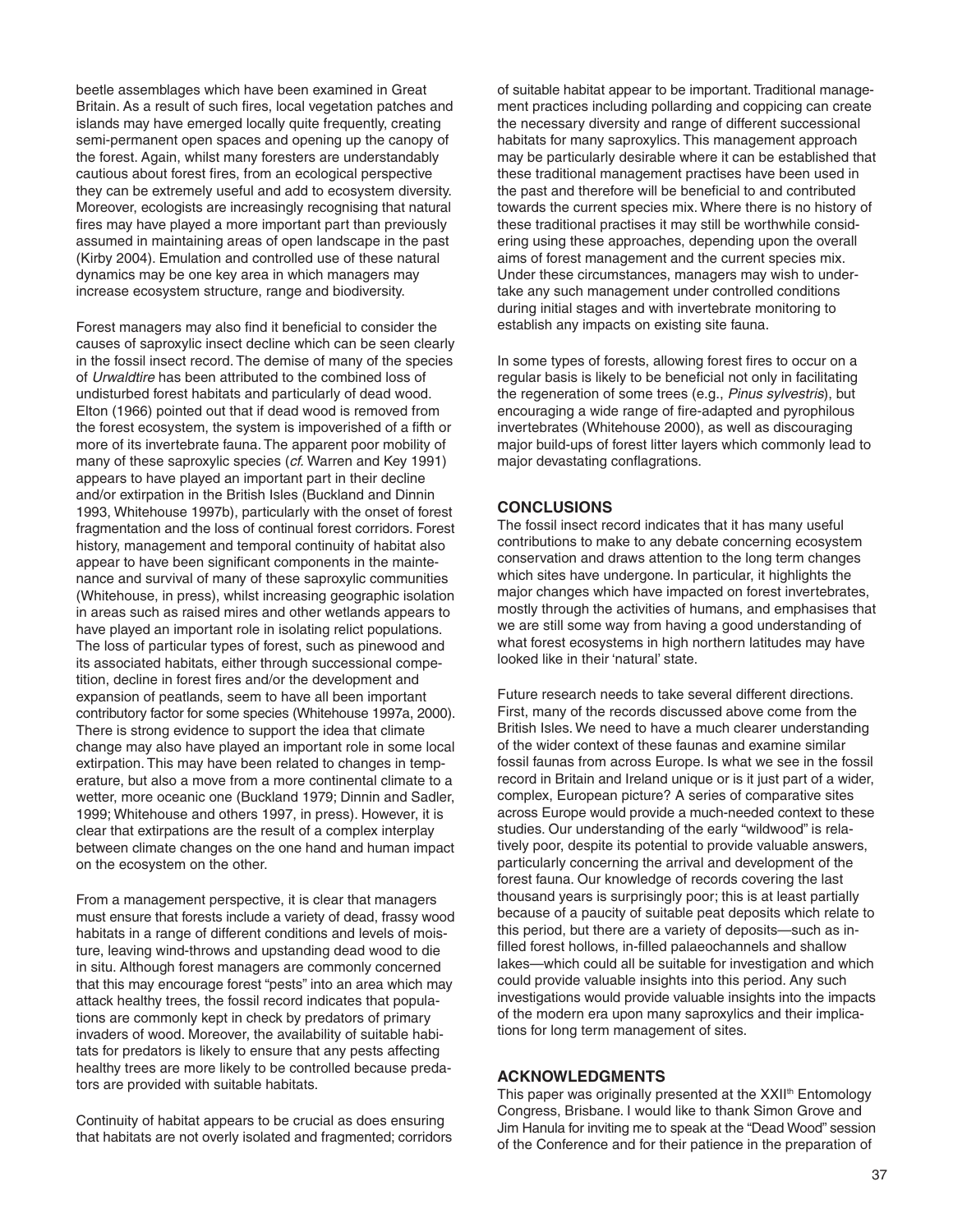this paper. I would like to thank the following funding bodies who provided funding to attend the meeting: the Royal Society, British Academy, and Queen's University Belfast. Aspects of the research discussed above have been funded by the Hossein Farmy Fund (University of Sheffield), as part of a PhD under the supervision of Professors Paul Buckland and Kevin Edwards and more latterly the Royal Society. It forms part of ongoing work being undertaken by the author in collaboration with other researchers. I would especially like to thank Prof. Paul Buckland for many useful discussions over the years on the advantages of a fossil insect approach. The following people are thanked for sharing their insights on the "wildwood", forest invertebrates and the fossil record: Keith Alexander; Paul Buckland; Brian Eversham; Valerie Hall; Harry Kenward; Fraser Mitchell, David Smith; Peter Skidmore, Frans Vera. Libby Mulqueeny, Queen's University Belfast, is thanked for cartographic assistance. Finally, my thanks to Simon Grove for his editorial suggestions.

#### **LITERATURE CITED**

- Alexander, K. 1999. Should deadwood be left in sun or shade? British Wildlife 10: 342.
- Alexander, K.N.A. 2002. The invertebrates of living and decaying timber in Britain and Ireland Peterborough. English Nature.
- Andrieu-Ponel, V.; Ponel, P.; Bruneton, H. [and others]. 2000. Palaeoenvironments and cultural landscapes of the last 2000 years reconstructed from pollen and Coleopteran records in the Lower Rhône Valley, southern France. The Holocene 10: 341-355.
- Ashworth, A.C. 2004. Quaternary Coleoptera of the United States and Canada. Developments in Quaternary Science 1: 505-517.
- Atkinson, T.C.; Briffa, K.R.; Coope, G.R. 1989. Seasonal temperatures in Britain during the past 22,000 years, reconstructed using beetle remains. Nature 325: 587-592.
- Baker, R.G.; Bettis, E.A.; Schwert, D.P. [and others]. 1996. Holocene palaeoenvironments of northeast Iowa. Ecological Monographs 66(2): 203-234.
- Bakker, E.S.; Olff, H.; Vandenberghe, C. [and others]. 2004. Ecological anachronisms in the recruitment of temperate light-demanding tree species in wooded pastures. Journal of Applied Ecology 41, 571-582.
- Bennett, K.D.; Tzedakis, P.C.; Willis, K.J. 1991. Quaternary refugia of north European trees. Journal of Biogeography 18: 103-115.
- Birks, H.H.; Battarbee, R.W.; Birks, H.J.B. 2000. The development of the aquatic ecosystem at Kråkenes Lake, western Norway, during the late-glacial and early-Holocene—a synthesis. Journal of Palaeolimnology 23: 91-114. [Contributions by Bradhsaw, E.G. Brooks, S.J.; Duigan, C.A.; Jones, V.J.; Lemdahl, G.; Peglar, S.M.; Solem, J.O.; Solhøy, T. and Stalsberg, M.K.]
- Birks, H.J.B. 1989. Holocene isochrone maps and patterns of treespreading in the British Isles. Journal of Biogeography 16: 503-40.
- Biström, O.; Väisänen, R. 1988. Ancient forest invertebrates of the Pyhän-Häkki National Park in central Finland. Acta Zoologica Fennica 185: 1-69.
- Blumer, M.A. 2002. Review of Grazing ecology and forest history. Environmental History 7: 687-9.
- Böcher, J. 1986. Boreal insects in northernmost Greenland: palaeoentomological evidence from the Kap Kobemhavn Formation (Plio-Pleistocene) Peary Land. Fauna Norvegica B36: 37-43.
- Böcher, J. 1997. History of the Greenland insect fauna with emphasis on living and fossil beetles. Quaternary Proceedings 5: 35-48.
- Bond, G.; Kromer, B.; Beer, J. [and others]. 2001. Persistent solar influence on North Atlantic climate during the Holocene. Science 294: 2130-6.
- Bond, G.; Showers, W.; Chesby, M. [and others]. 1997. A pervasive millennial-scale cycle in North Atlantic Holocene and glacial climates. Science 278: 1257-1266.
- Boswijk, G.; Whitehouse, N.J. 2002. Pinus and Prostomis: a dendrochronological and palaeoentomological study of a mid-Holocene woodland in eastern England. The Holocene 12: 585-96.
- Bradshaw, R.; Hannon, G. 1992. Climatic change, human influence and disturbance regime in the control of vegetation dynamics within Fiby Forest, Sweden. Journal of Ecology 80: 625-32.
- Bradshaw, R.; Mitchell, F.J.G. 1999. The palaeoecological approach to reconstructing former grazing-vegetation interactions. Forest Ecology and Management 120: 3-12.
- Bradhsaw, R.H.W.; Hannon, G.E. 2004. The Holocene structure of north-west European temperate forest induced from palaeoecological data. In Honnay, O.; Verheyen, K.; Bossuyt, B. and Hermy, M. (eds) Forest Biodiversity: lessons from history for conservation. Wallingford, Oxfordshire: CABI Publishing, 11-26.
- Bradshaw, R.H.W.; Hannon, G.E.; Lister, A. 2003. A long-term perspective on ungulate-vegetation interactions. Forest Ecology and Management 181: 267-80.
- Brooks, S.J.; Birks, H.J.B. 2000. Chironomid-inferred late glacial air temperatures at Whitrig Bog, southeast Scotland. Journal of Quaternary Science 15 (8): 759-764.
- Brooks, S.J.; Lowe, J.J.; Mayle, F.E. 1997a. The Late Devensian Lateglacial palaeoenvironmental record from Whiting Bog, SE Scotland. 2. Chironomidae (Insecta: Diptera). Boreas 26: 297-308.
- Brooks, S.J.; Mayle, F.E.; Lowe, J.J. 1997b. Chironomid-based lateglacial climatic reconstruction for southeast Scotland. Journal of Quaternary Science 12 (2): 161-167.
- Buckland, P.C. 1979. Thorne Moors: a palaeoecological study of a bronze age site; a contribution to the history of the British insect fauna. Birmingham: Dept. of Geography, University of Birmingham, Occasional Publication Number 8.
- Buckland, P.C.; Amorosi, T.; Barlow, L.K. [and others]. 1996. Bioarchaeological and climatological evidence for the fate of Norse farmers in medieval Greenland. Antiquity 70: 88-96.
- Buckland, P.C.; Coope, G.R. 1991 A bibliography and literature of Quaternary entomology. University of Sheffield: J.R. Collis Publications.
- Buckland, P.C.; Dinnin, M.H. 1993. Holocene woodlands, the fossil insect evidence. In: Kirby, K.J. and Drake, C.M. (eds.) Dead wood matters: the ecology and conservation of saproxylic invertebrates in Britain. Peterborough: English Nature, 6-20.
- Buckland, P.C.; Edwards, K. 1984. The longevity of pastoral episodes of clearance activity in pollen diagrams; the role of post-occupation grazing. Journal of Biogeography 11: 243-9.
- Buckland, P.I.; Yuan Zhuo, D.; Buckland, P.C. 1997. Towards an expert system in palaeoentomology. Quaternary Proceedings 5: 67-78.
- Caseldine, C.; Gearey, B.; Hutton, J. [and others]. 2001. From the wet to the dry: palaeoecological studies at Derryville, Co. Tipperary, Ireland. In Raftery, B. and Hickey, J. (eds) Recent Developments in Wetland Research. Dublin: Dept. of Archaeology, University College Dublin, 99-115.
- Coope, G.R. 1970. Interpretations of Quaternary insect fossils. Annual Reviews of Entomology 15: 97-120.
- Coope, G.R. 1977. Fossil Coleopteran assemblages as sensitive indicators of climatic changes during the Devensian (last) cold stage. Philosophical Transactions of the Royal Society of London Series B 280: 313-340.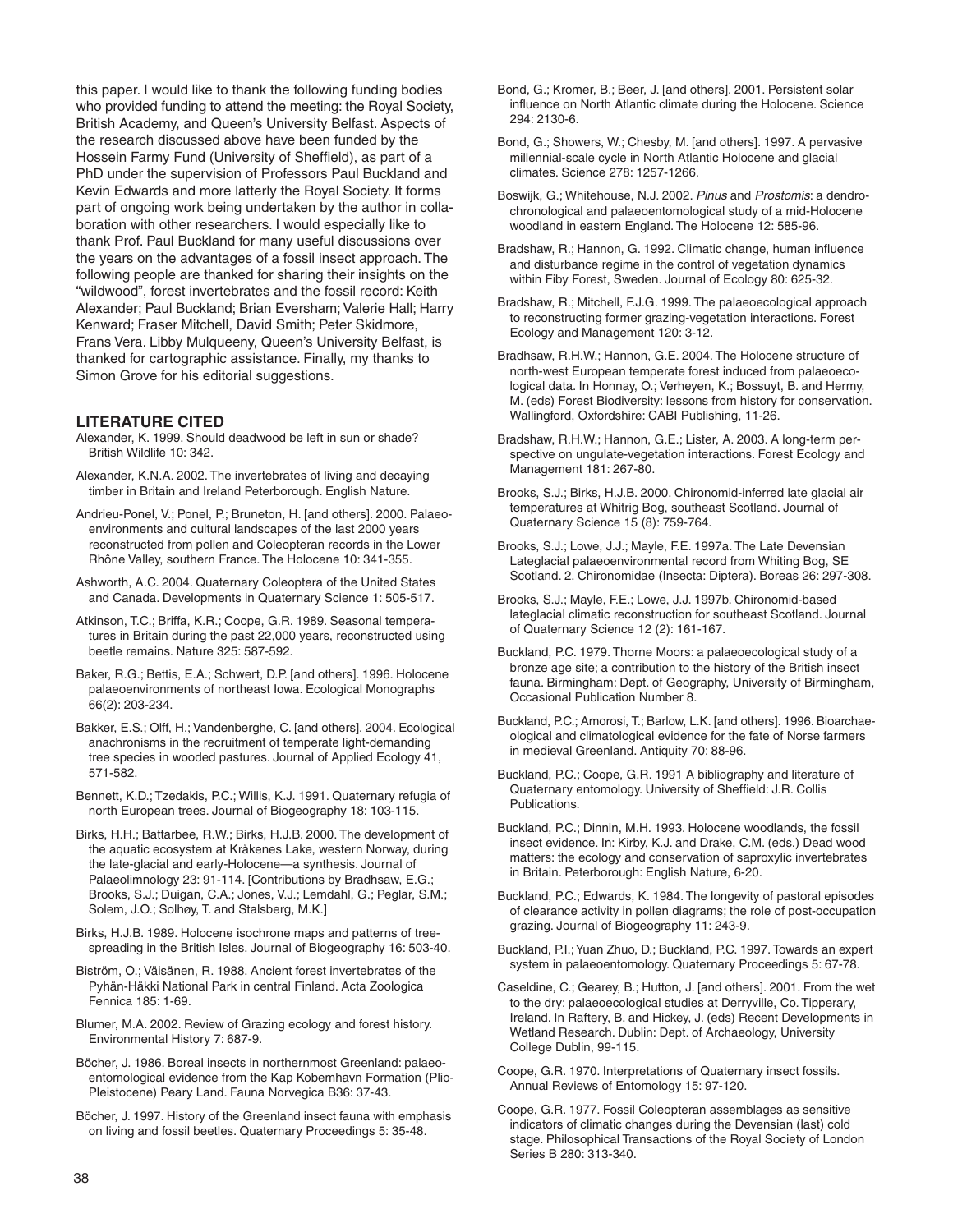Coope, G.R. 1978. Constancy of insect species versus inconstancy of Quaternary environments. In L.A. Mound and N. Waldoff (eds.) Diversity of Insect Faunas (Symposia of the Royal Entomological Society of London 9). London: Blackwell, 176-187.

Coope, G.R. 1994. The response of insect faunas to glacial-interglacial climatic fluctuations. Philosophical Transactions of the Royal Society of London, Series B, 344: 19-26.

Coope, G.R. 1995. Insect faunas in ice age environments: why so little extinction? In Lawton, J.H. and May, R.M. (eds.) Extinction rates. Oxford: Oxford University Press, 55-74.

Coope, G.R. 1998. Insects. In Preece, R. C. and Bridgland, D. R. (eds.), Late Quaternary Environmental Change in North-West Europe: Excavations at Hollywell Coobe, South-East England. London: Chapman and Hall, 213-33.

Coope, G.R. 2004. Several million years of stability among insect species because of, or in spite of, ice age climatic instability? Philosophical Transactions Royal Society London B 359: 209-214.

Coope, G.R.; Brophy, J.A. 1972. Late glacial environmental changes indicated by a Coleopteran succession from North Wales. Boreas 1: 97-142.

Coope, G.R.; Lemdahl, G. 1995. Regional differences in the lateglacial climate of northern Europe based on Coleopteran analysis. Journal of Quaternary Science 10(4): 391-395.

Coope, G.R.; Lemdahl, G.; Lowe, J.J.; Walkling, A. 1998. Temperature gradients in northern Europe during the last glacial-Holocene transition (14-914 C kyr BP) interpreted from Coleopteran assemblages. Journal of Quaternary Science 13 (5): 419-433.

Coope, G.R.; Osborne, P.J. 1968. Report on the Coleopterous fauna of the Roman well at Barsley Park, Gloucestershire. Transations of the Bristol and Gloucershire Archaeological Society 86: 84-87.

Coope, G.R.; Shotton, F.W.; Strachan, I. 1961. A late Pleistocene fauna and flora from Upton Warren, Worcestershire. Philosophical Transactions of the Royal Society of London, B244: 379-421.

Cronon, W. 1983. Changes in the land; Indians, colonists and the ecology of New England. New York: Hill and Wang.

Danks, H.V.; Foottit, R.G. 1989. Insects of the boreal zone of Canada. Canadian Entomologist 121: 626-674.

Dinnin, M. 1997. Holocene beetle assemblages from the lower Trent floodplain at Bole Ings, Nottinghamshire, U.K. Quaternary Proceedings 5: 83-104.

Dinnin, M.H.; Sadler, J.P. 1999. 10,000 years of change: the Holocene entomofauna of the British Isles. Quaternary Proceedings 7: 545-62.

Edwards, K.J. 1996. A Mesolithic of the Western and Northern Isles of Scotland? Evidence from pollen and charcoal. In Pollard, T. and Morrison, A. (eds.) The early prehistory of Scotland. Edinburgh: Edinburgh University Press, 23-38.

Elias, S.; Anderson, K.H.; Andrews, J.T. 1996. Late Wisconsin climate in Northeastern USA and Southeastern Canada, reconstructed from fossil beetle assemblages. Journal of Quaternary Science 11 (5): 417-421.

Elias, S.A. 1996. Late Pleistocene and Holocene seasonal temperatures reconstructed from fossil beetle assemblages in the Rocky Mountains. Quaternary Research 46: 311-318.

Elias, S.A. 1997. The mutual climatic range method of palaeoclimate reconstruction based on insect fossils: new applications and interhemispheric comparisons. Quaternary Science Reviews 16: 1217-1225.

Elton, C. 1966. Dying and dead wood. In Elton, C. (Ed.), The Pattern of Animal Communities. London : Methuen, 279-305.

Elton, C.S. 1966. The pattern of animal communities. London: Methuen.

Eriksson, O.; Cousins, S.A.O.; Bruun, H.H. 2002. Land-use history and fragmentation of traditionally managed grasslands in Scandinavia. Journal of Vegetation Science 13: 743-8.

Franklin, J.F. 1988. Structural and functional diversity in temperate forests. In Wilson, E. O. (ed.) Biodiversity. Washington: National Academy Press, 166-75.

Girling, M. 1989. Mesolithic and later landscapes interpreted from the insect assemblages of West Heath Spa, Hampstead. In: Collins, D. and Lorimer, D. (eds.) Excavations at the Mesolithic site on West Heath, Hampstead 1976-1981 (British Archaeological Reports 217), York: British Archaeological Reports, 72-89.

Girling, M.A. 1976. Fossil Coleoptera from the Somerset Levels: the Abbot's Way. Somerset Levels Papers 2: 28-33.

Greenwood, M.T.; Agnew, M.D.; Wood, P.J. 2003. The use of caddisfly fauna (Insecta: Trichoptera) to characterise the late-glacial River Trent, England. Journal of Quaternary Science 18(7): 645-662.

Greig, J. 1982. Past and present lime woods in Europe. In: Bell, M. and Limbrey, S. (eds.) Archaeological Aspects of Woodland Ecology (British Archaeological Reports International Series 146), Oxford: British Archaeological Reports, 23-55.

Harding, P.T.; Rose, F. 1986. Pasture-woodlands in lowland Britain. Peterborough: Institute of Terrestrial Ecology, NERC.

Heliövaara, K.; Väisänen, R. 1984. Effects of modern forestry on north-western European forest invertebrates: a synthesis. Acta Forestalia Fennica 189: 1-32.

Kaila, L.; Martikainen, P.; Puttila, P. 1997. Dead trees left in clear-cuts benefit saproxylic Coleoptera adapted to natural disturbances in boreal forest. Biodiversity and Conservation 6: 1-18.

Kampf, H. 2002. Nature conservation in pastoral landscapes: challenges, chance and constraints. In Redecker, B.; Finck, P.; Hardtle, U.; Riecken, U. and Schroder, E. (eds) Pasture landscapes and Nature Conservation. Berlin: Springer-Verlag, 15-30.

Kenward, H.K. 1975. Pitfalls in the environmental interpretation of insect death assemblages. Journal of Archaeological Science 2: 85-94.

Kenward, H.K. 1978. The analysis of archaeological insect assemblages: a new approach. York: York Archaeological Trust.

Kenward, H.K.; Hall, A.R. 1995. Biological evidence from 16-22 Coppergate, York (Archaeology of York: The Environment 14/7). York: York Archaeological Trust,

Kirby, K.J. 2003. What might a British forest-landscape driven by large herbivores look like? (Research Report 530). Peterborough: English Nature.

Kirby, K.J. 2004. A model of a natural wooded landscape in Britain as influenced by large herbivore activity. Forestry 77 (5): 405-420.

Klinger, L.F.; Elias, S.A.; Behan-Pelletier, V.M.; Williams, N.E. 1990. The bog climax hypothesis: fossil arthropod and stratigraphic evidence in peat sections from south-east Alaska, U.S.A. Holarctic Ecology 13: 72-80.

Lucht, W.H. 1987. Katalog. Die Käfer Mitteleuropas. Krefeld: Goecke and Evers.

Marra, M.J.; Smith, E.C.G.; Schulmeister, J.; Leschen, R. 2004. Late Quaternary climate change in the Awatere Valley, South Island, New Zealand using a sine model with a maximum likelihood envelope on fossil beetle data. Quaternary Science Reviews 23: 1637-1650.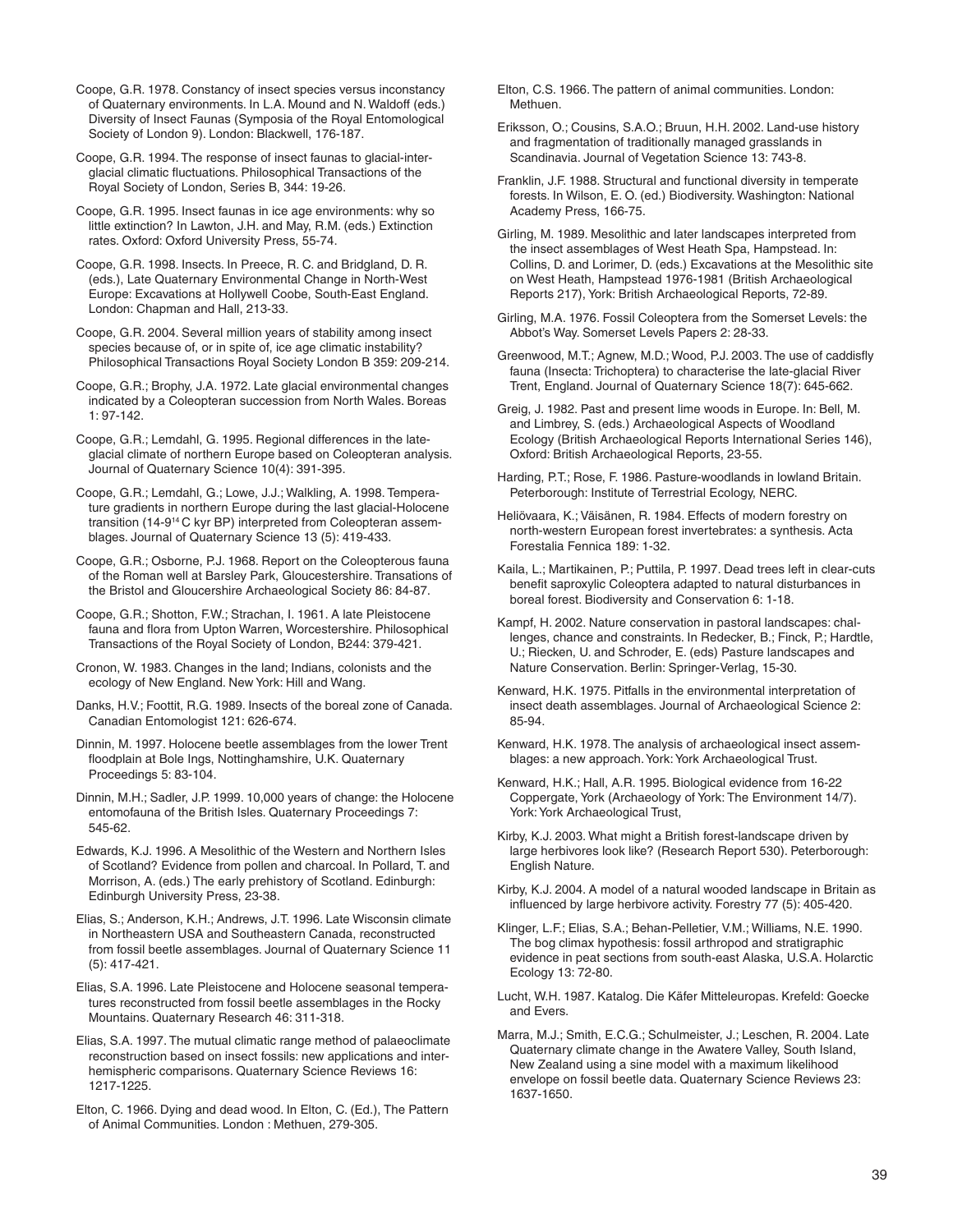Matthews, J.V., Jr. 1970. Two new species of Micropeplus from the Micropeplinae of western Alaska with remarks on the evolution of Coleoptera: Staphylinidae. Canadian Journal of Zoology 48: 779-788.

Mitchell, F.J.G. 1990. The impact of grazing and human disturbance on the dynamics of woodland in sw Ireland. Journal of Vegetation Science 1: 245-54.

Mitchell, F.J.G. 2005. How open were European primeval forests? Hypothesis testing using palaeoecological data. Journal of Ecology 93: 168-177.

Morgan, A.V.; Morgan, A. 1987. Palaeoentomology—towards the next decade. Episodes 10 (1): 38-40.

Mountford, E.P.; Peterken, G.F. 2003. Long-term change and implications for the management of wood-pastures: experience over 40 years from Denny Wood, New Forest. Forestry 76 (1): 19-43.

Osborne, P.J. 1969. An insect fauna of late bronze age date from Wilsford, Wiltshire. Journal of Ecology 38: 555-566.

Osborne, P.J. 1972. Insect faunas of Late Devensian and Flandrian age from Church Stretton, Shropshire Philosophical Transactions of the Royal Society of London 263: 327-367.

Osborne, P.J. 1974. An insect assemblage of early Flandrian age from Lea Marston, Warwickshire, and its bearing on the contemporary climate and ecology. Quaternary Research 4: 471-486.

Osborne, P.J. 1980. The Late Devensian-Flandrian transition depicted by serial insect faunas from West Bromich, Staffordshire, England. Boreas 9: 139-147.

Osborne, P.J. 1988. A late bronze age insect fauna from the River Avon, Warwickshire, England: its implications for the terrestrial and fluvial environment and for climate. Journal of Archaeological Science, 15: 715-727.

Osborne, P.J. 1995. An insect fauna of Roman date from Stourport, Worcestershire, U.K. and its environmental implications. Circaea (The Journal of the Association for Environmental Archaeology) 12 (2): 183-189.

Palm, T. 1951. Die Holz und Rindenkäfer der nordschwedischen Laubbaume. Meddelelser Statens Skögsfors.-instituten, 40, no. 2.

Palm, T. 1959. Die Holz und Rindenkäfer der Sud- und Mittelschwedischen Laubbäume. (Opuscula Entomologica Supplementum 16) Lund: Entomologiska Sallskapet.

Panagiotakopulu, E. 2004. Dipterous remains and archaeological interpretation. Journal of Archaeological Science 31: 1675-1684.

Patterson, W.A.; Backman, A.E. 1988. Fire and disease history of forests. pp. 603-32 in Huntley B. and Webb, T. (eds.), Vegetation History. New York: Kluwer Academic.

Patterson, W.A.; Edwards, K.J.; Maguire, D.J. 1987. Macroscopic charcoal as a fossil indicator of fire. Quaternary Science Reviews 6: 3-23.

Pearson, G.W.; Pilcher, J.R.; Baillie, M.G.L. [and others]. 1986. High precision 14C measurement of Irish oaks to show the natural 14C variation from AD 1840-5210 BC. Radiocarbon 28(2B): 911-934.

Peterken, G.F. 1996. Natural woodland: ecology and conservation in northern temperate regions. Cambridge: Cambridge University Press.

Ponel, P.; Andrieu-Ponel, A.; Parchoux, F. [and others]. 2001. Lateglacial and Holocene high-altitude environmental changes in Vallée des Merveilles (Alpes-Maritimes, France): insect evidence. Journal of Quaternary Science 16: 795-812.

Rackham, O. 1986. The history of the countryside. London: J. M. Dent and Sons Ltd.

Rackham, O. 2003. Ancient woodland. Its history, vegetation and use in England. (New Edition). Dalbeattie: Castlepoint Press.

Ranius, T.; Jansson, N. 2000. The influence on forest regrowth, original canopy cover and tree size on saproxylic beetles associated with old oaks. Biological Conservation 95: 85-94.

Rasmussen, P. 1990. Pollarding of trees in the Neolithic: often presumed—difficult to prove. In: D. E. Robinson (ed.) Experimentation and reconstruction in environmental archaeology. (Symposia of the Association of Environmental Archaeologists 9) Oxford: Oxbow Books, 139-148.

Reiss, R.; Ashworth, A.C.; Schwert, D.P. 1999. Molecular genetic evidence for the post-Pleistocene divergence of populations of the artic-alpine ground beetle Amara Alpina (Paykull) (Coleoptera: Carabidae). Journal of Biogeography 26: 785-794.

Reitter, E. 1908-12. Fauna Germanica-Die Käfer des Deutchen Reiches. Stuttgart.

Ribera, I.; Vogler, A.P. 2004. Speciation of Iberian diving beetles in Pleistocene refugia (Coleoptera, Dytiscidae). Molecular Ecology 13: 179-193.

Robinson, M. 1981. Appendix I: the use of ecological groupings of Coleoptera for comparing sites. In M. Jones and G. Dimbleby (eds.) The Environment of Man: the Iron Age to the Anglo-Saxon Period. London: British Archaeological Reports, 279-281.

Robinson, M.A. 1991. The Neolithic and late bronze age insect assemblages. In Needham, S. (ed.), Excavation and Salvage at Runnymede Bridge, 1978: the Late Bronze Age Waterfront Site. London: British Museum, 277-325.

Robinson, M.A. 2000. Middle Mesolithic to late bronze age insect assemblages and an early Neolithic assemblage of waterlogged macroscopic plant remains. In Needham, S. P. (ed.), The Passage of the Thames: Holocene Environment and Settlement at Runnymede. (Runnymede Bridge Research Excavations: Volume 1). London: The British Museums Press, 146-67.

Roper, T. 1996. Fossil insect evidence for the development of raised mire at Thorne Moors, near Doncaster. Biodiversity and Conservation 5: 503-521.

Russell, E. 1997. People and land through time. Linking Ecology and History. New Haven, Connecticut: Yale University Press.

Schwert, D.P. 1996. Effect of Euro-American settlement on an insect fauna: paleontological analysis of the recent chitin record of beetles (Coleoptera) from northeastern Iowa. Ecology and Population Biology 89: 53-63.

Shirt, D.B. 1987. British red data books: 2. Insects. Peterborough: Nature Conservancy Council.

Similä, M.; Kouki, J.; Martikainen, P.; Uotila, A. 2002. Conservation of beetles in boreal pine forests: the effects of forest age and naturalness on species assemblages. Biological Conservation 106: 19-27.

Skidmore, P. 1995. A dipterological perspective on the Holocene history of the North Atlantic area. Unpublished PhD thesis, University of Sheffield, England.

Smith, A.G. 1970. The influence of Mesolithic and Neolithic man on British vegetation: a discussion. In: D. Walker and R.G. West (eds.), Studies in the Vegetation History of the British Isles. Cambridge: University Press, 81-96.

Smith, A.G. 1981. Palynology of a Mesolithic-Neolithic site in county Antrim, N. Ireland. Lucknow: Proceedings of the IVth International Palynology Conference (1976-1977), 248-257.

Smith, D.; Whitehouse, N.J. 2005. Not seeing the woods for the trees; a palaeoentomological perspective on woodland decline. in Brickley, M., Smith, W. and Smith, D.N. (eds.), 'The Fertile Ground'; Papers in Honour of Susan Limbrey. Oxford: Oxbow Books.